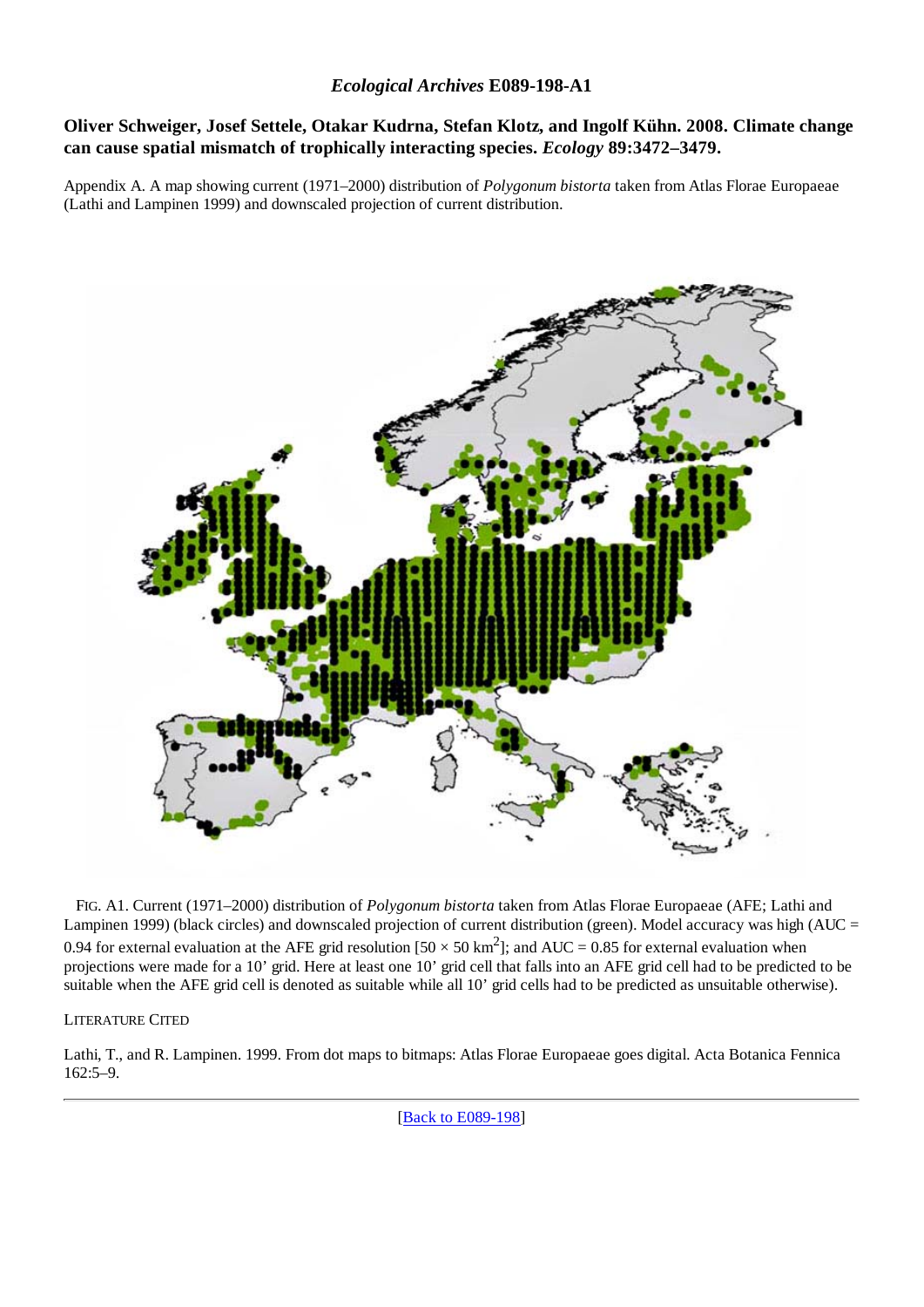## *Ecological Archives* **E089-198-A2**

## **Oliver Schweiger, Josef Settele, Otakar Kudrna, Stefan Klotz, and Ingolf Kühn. 2008. Climate change can cause spatial mismatch of trophically interacting species.** *Ecology* **89:3472–3479.**

Appendix B. A map showing current (1971–2000) distribution of *Boloria titania*, modified after the Distribution Atlas of European Butterflies (Kudrna 2002) to match the 10' grid scale, and modeled niche spaces of *B. titania* and *Polygonum bistorta*.



 FIG. B1. Current (1971–2000) distribution of *Boloria titania* (black circles), modified after the Distribution Atlas of European Butterflies (Kudrna 2002) to match the 10' grid scale, and modeled niche spaces of *B. titania* and *Polygonum bistorta*. Green, niche space of *P. bistorta*; yellow, niche space of *B. titania*; brown, overlap of both (projected realized niche space of *B. titania*). Model accuracy for *B. titania* was high (AUC = 0.93) and can be visualized by the overlap of current distribution and projected realized niche space (compare Fig. 1 in main text).

#### LITERATURE CITED

Kudrna O. 2002. The distribution atlas of European butterflies. Apollo Books, Stenstrup, Denmark.

[Back to E089-198]